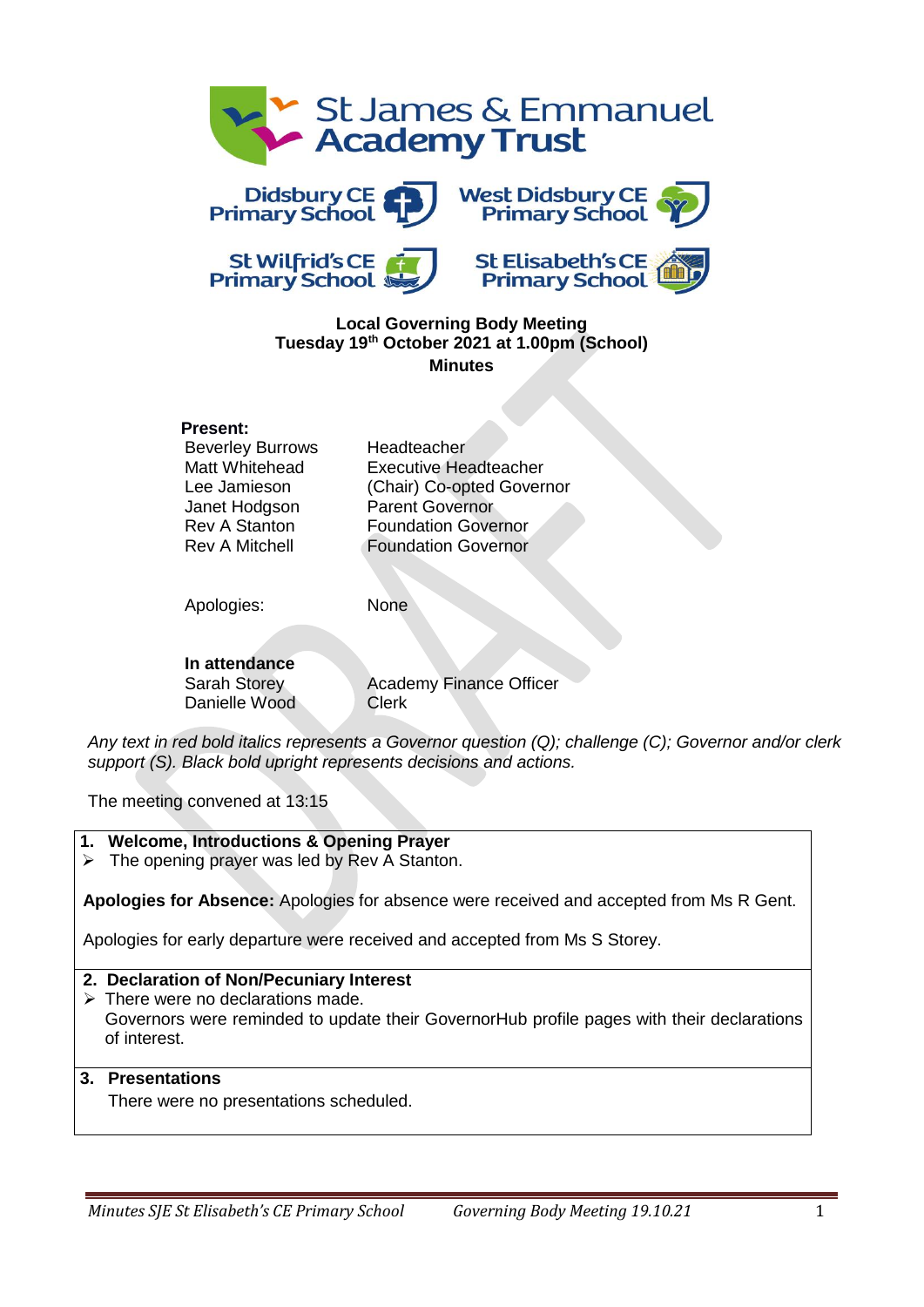### **4. Approval of minutes of Previous Meeting held 21.06.21**

Governors APPROVED the minutes from the meeting held on 21st June 2021.

#### **5. Matters Arising**

- ➢ **ACTION: The Headteacher advised that she had prepared a pack of documents for governors, and these would be circulated. It was agreed that a meeting be held on Tuesday 14th September 2021 to provide Ofsted updates for governors.** The Headteacher advised that she had collated documents to share with governors, some would be presented at the meeting today including; data, School Development Plan (SDP) and Inspection Data Summary Report (IDSR).
- ➢ **ACTION: The Headteacher agreed to contact the Local Authority to check if the guidelines regarding Covid-19 related symptoms have changed.** Governors were informed that the school had received new guidelines and the risk assessment had been updated. The Chair and Local Authority Health and Safety Officer would be attending the school tomorrow.
- ➢ **ACTION: Mrs R Gent agreed to share a 'Help with Transition' video link that has been used by a high school interviewing pupils about how they felt when moving on.**

To carry forward.

**ACTION**

➢ **ACTION: The Clerk agreed to email the NGA Governor Skills Audit and Matrix to the Chair in the autumn term.**

The action was completed and the Chair was awaiting some responses from governors. The Clerk agreed to resend the Governor Skills Audit to governors.

#### **ACTION**

➢ **ACTION: The website compliance report is shared with Trustees and would be shared with governors at the next LGB meeting.**

Mr Whitehead explained that following a serious safeguarding incident outside of the school involving a family from the school community, the Department for Education (DfE) conducted a safeguarding audit and this highlighted that there was a broken link to a policy on the school website. This has now been updated and the current years safeguarding policy is online. The school websites for all the schools in the trust were checked and the link to the policy was found to be broken on them all.

The safeguarding policy had been circulated ahead of the meeting for governor's consideration.

Mr Whitehead discussed the updates to Keeping Children Safe in Education (KCSiE) 2021, with a focus on peer on peer sexual harassment. All school policies must be updated to reflect the changes.

The Headteacher advised that after half term there would be a meeting with members of staff to discuss KCSiE and governors would be invited to attend.

**Q – How much time do Ofsted spend looking at the school website? I have found a checklist on the Key website and have noted a couple of things missing on the school website.** Mr Whitehead asked Ms Hodgson to share her findings.

**ACTION**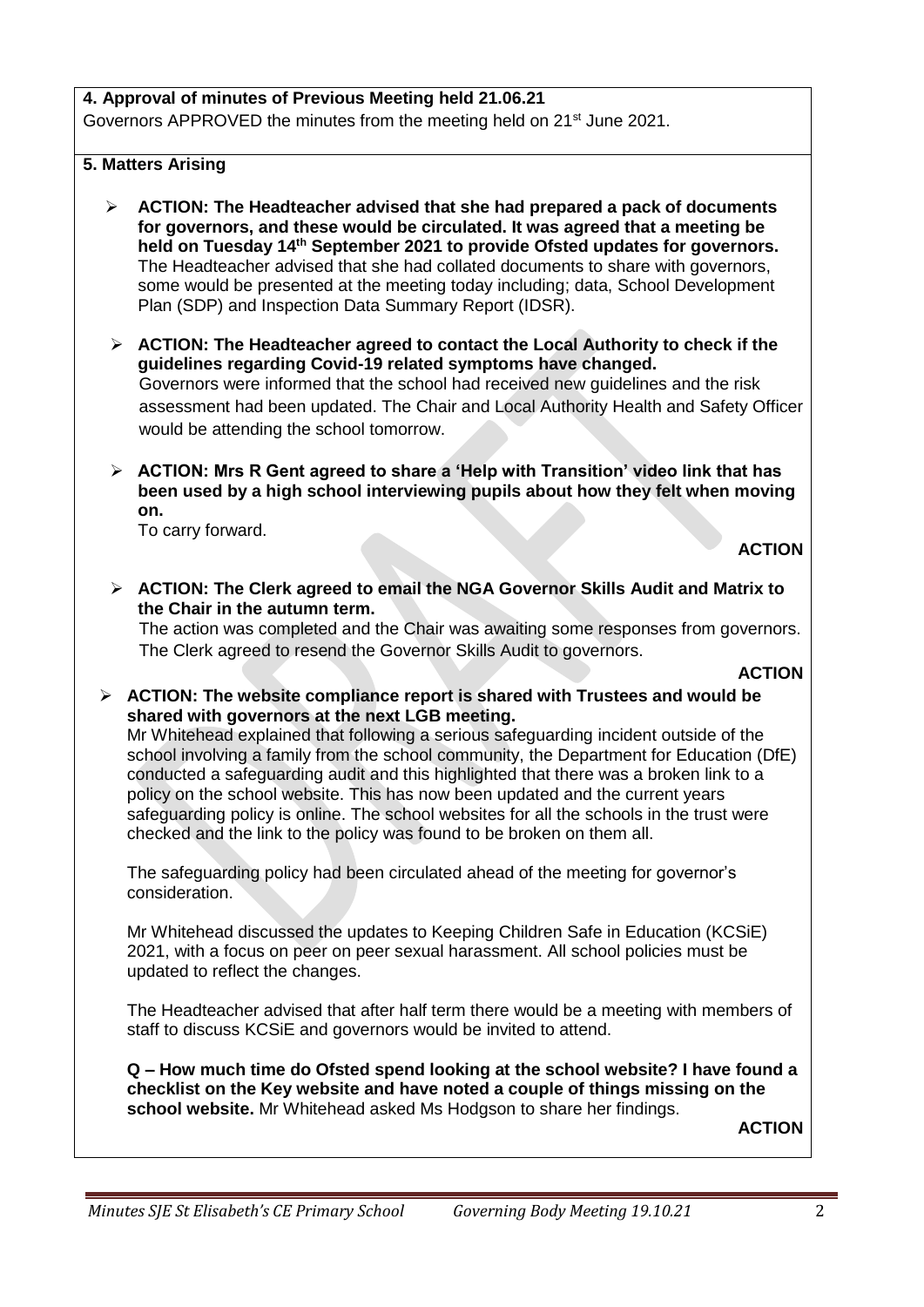Mr Whitehead referred to the Equalities Act and Accessibility and how the school must ensure that there are systems in place to enable all children to access the curriculum. He added that it is not just about access to the building.

Ms Hodgson advised that she had attended a SEND training course and she had received some checklists that she would be using to start discussions with Ms P Charlesworth, SENDCO.

## **6. Headteacher Report**

Ahead of the meeting the Headteacher's report was circulated to governors and questions were invited.

The Headteacher proceeded to highlight key areas in the report.

### **Curriculum**

The Headteacher explained the importance of making the curriculum meet the needs of the children. Last year the school focused on reading and this had a positive impact across the school, this year writing and maths would be the focus.

### **Wellbeing**

The Headteacher advised that the outcome of a pupil survey conducted last term was positive and the information was available on the school website. The outcome of a recent parental survey was also positive.

Mr Whitehead commented that there are stories emerging on social media relating to one or two unhappy families. However, the results were overwhelmingly positive from the parent survey and members of staff should be praised for this.

The Headteacher reported that a staff survey was completed at the end of term using Google forms and there was not many responses. This may be due to members of staff concerned that their responses would not be anonymous.

# **Staffing**

# **Confidential Appendix I**

Governors heard that there was currently three supply teachers working in the school.

Mr Whitehead commented that despite the staffing challenges the stability in virtually all classes has been remarkable. Year 3 / 4 has had a number of supply teachers but Mrs Charlesworth is providing stability. Year 5 remains a focus and the school would be looking at a support plan for the future.

Governors discussed the challenges the school is facing due to staff absence and how the communication with parents has been as detailed as possible.

The Headteacher reported that staff absence is having an impact on members of staff and added that the appraisal process will be slightly different as it does not seem fair to observe teachers for an hour.

**Q – Is Ms Moffatt in year 5?** The Headteacher replied that Ms Moffatt is a Higher Level Teaching Assistant (HLTA) and covers PPA and leadership time.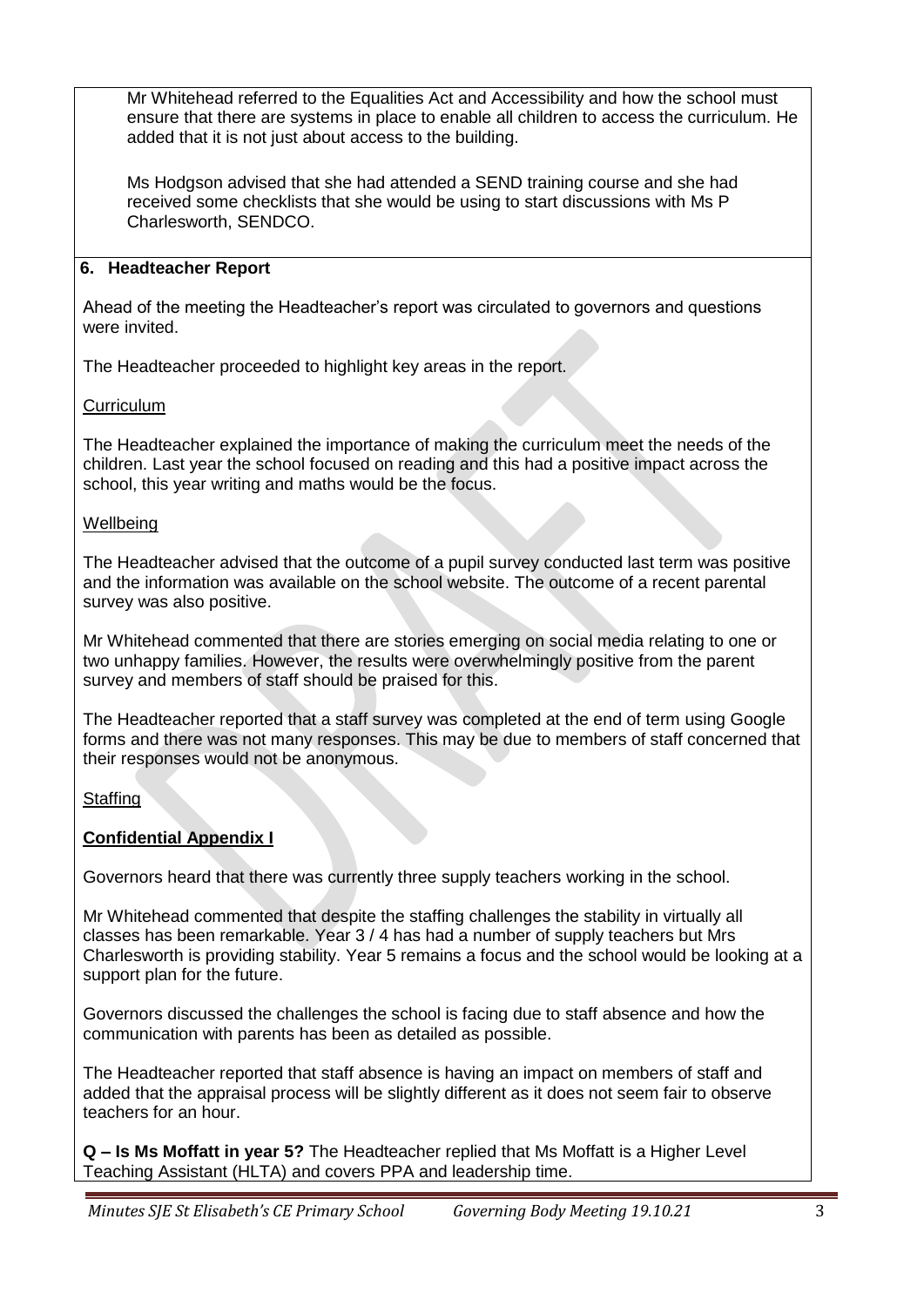#### Admissions

Governors were referred to the admissions data in the report.

The Headteacher reported that some families have decided to leave as they were not happy with the class choices and new families have also joined the school. Some of the year groups were not currently full and had less than 45 children which was having an impact on the budget. The Headteacher reported that whilst the classes were not full the school budget was losing £155,000 income per year.

The Headteacher advised that the school has distributed flyers to advertise the places and this has been shared with local nurseries. Banners had been ordered for the school gates and these would include dates for future open evenings.

Mr Whitehead explained that the school receives between £4,000 and £5,000 per year for each child and the school currently had 36 children less than capacity.

Mr Whitehead reported that during a meeting with Trustees discussions took place regarding pupil numbers and plans for action that would be taken if the numbers continue to decline. Mr Whitehead explained that the school currently has a 1.5 form entry and this caters for a higher birth rate which is not being seen in the local area yet. The current school Ofsted report would also make the school less attractive to new families moving into the area.

Mr Whitehead advised that discussions with Trustees were around plans for the future if pupil numbers continue to decline, and one of the options was to reduce the Pupil Admission Number (PAN) to 30 and the school would then be slightly over subscribed rather than undersubscribed. This would be the Trustees preferred action if pupil numbers do not increase at the school. Mr Whitehead had contacted the Regional Schools Commissioner to enquire about the process for reducing a schools PAN and would be finding out who to contact at the Local Authority.

Mr Whitehead explained that the school budget for next year will be based on the pupil numbers this year and the school will also have to cover national insurance changes and energy price increases.

**Q – Is there help from the MAT if the school is facing financial difficulties?** Mr Whitehead replied that the Trust aims to ensure that each school has its own budget that they manage individually. He added that the school currently has a carry forward budget and explained that if the school goes into a deficit budget then the deficit sits with the trust not the school. Mr Whitehead explained that the trust had discussed alternative ways to manage the budgets and this is the current arrangements. Legally the firm is St James and Emmanuel Trust and the family will support and help the schools.

The Headteacher stated that she feels positive about the school being a part of the family and acknowledged that the school had provided some challenges for the trust since joining. The school had questioned the financial contributions made towards salaries as the income per pupil is less than other schools in the trust. This was reviewed by the trust and changed.

Mr Whitehead explained that with regards to the school contributing towards the cost of salaries, Stockport schools receive less funding per pupil compared to Manchester school and this was considered.

#### **Attendance**

Governors were referred to the attendance data included in the report.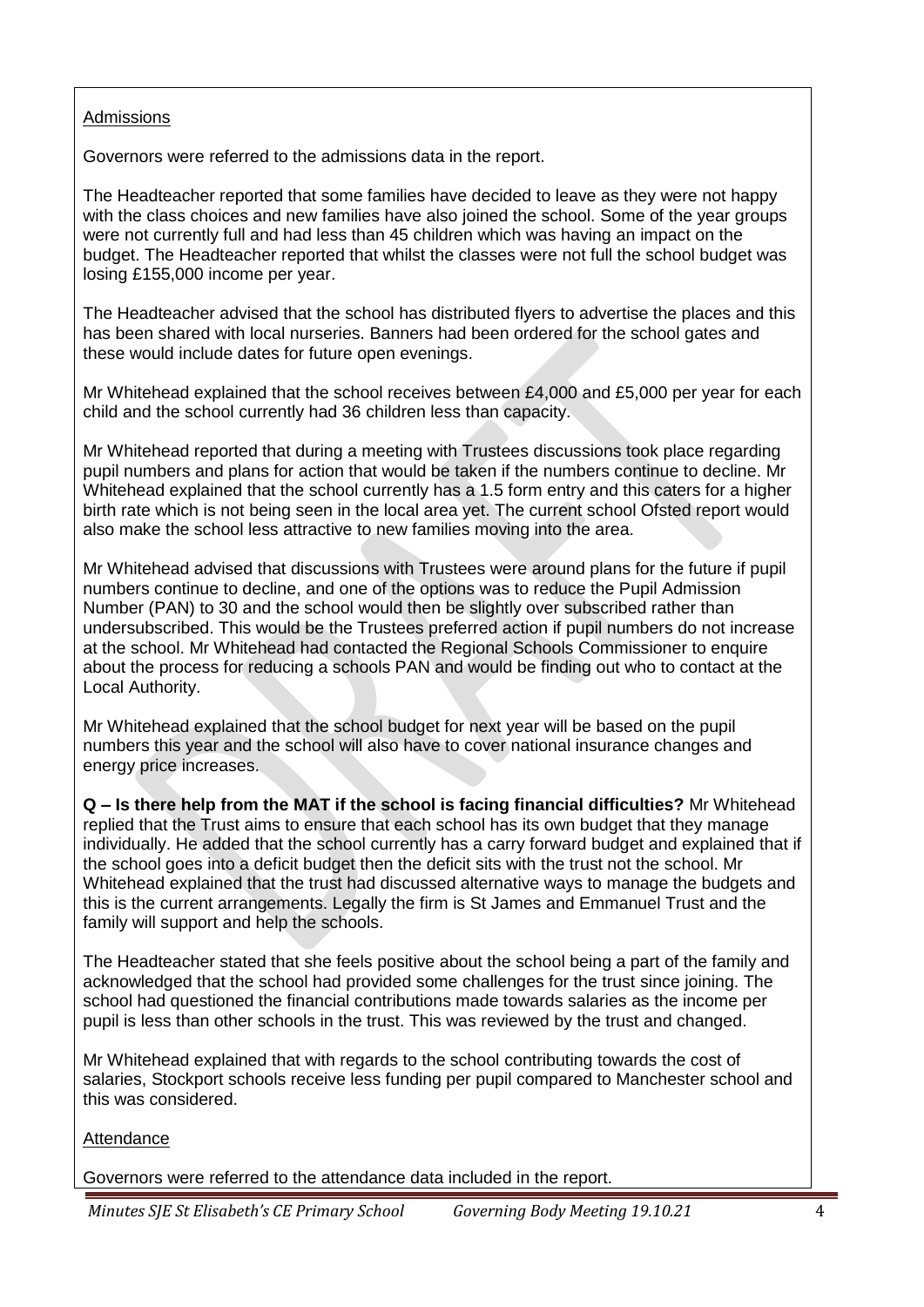The Headteacher explained that the data looks low at this point in the year as each child has a significant impact on the data.

A meeting had been held with senior members of staff to monitor pupil absence and seven letter ones have been sent to families of children with attendance below 95%. Education Penalty Notices have been sent to six children.

The Headteacher explained that absence continues to be closely monitored, Covid related absences are now marked as an 'I' rather than 'X' and they therefore count towards the data.

**Curriculum** 

Governors were referred to the information included in the report.

The Headteacher reported on funding that the school was expecting this year including: £8,205 school led tuition grant, £104,000 pupil premium grant and £11,600 Covid-19 recovery premium. Meetings would be held to discuss how the money would be allocated.

Governors were referred to the previously circulated data summary.

The Headteacher explained that the progress measures were based on the progress children have made between year 2 and year 6. Governors were referred to the reading data and the Headteacher reported that it was the first time the school had been green for many years and this was based on the children being in school for two terms. 96% of children made three bands of progress which was very positive. One child didn't make the required progress and they were known to teachers and being supported.

The Headteacher referred to the writing data and explained that the school has curriculum overviews in place however there was insufficient evidence as the children were not in school for the full year. It is hoped that the evidence will be available this year if the children are able to attend school for the full year.

The Headteacher reported that there had been a slight improvement in the maths data. Maths continues to be a focus area and the school would continue to follow Dave Godfrey maths.

2:25pm Ms S Storey left the meeting

Governors acknowledged that the reported in year progress was positive.

The Headteacher advised that submitting data to the local authority was voluntary this year, and the school had decided to continue to do this as it then generated a data pack which was shared.

Mr Whitehead stated that it was a useful exercise and due to Covid-19 the school does not have any hard data for the previous two years. The data will support with showing the impact of the work that the school has been doing and it is very positive.

# Year 2

The Headteacher explained that the children missed two terms last year and added that the data is below the national average however the progress made is positive.

# Year 1 phonics screening

The Headteacher reported that the screening would take place in December again this year which allows schools an extra term to support the children to achieve the target. There were no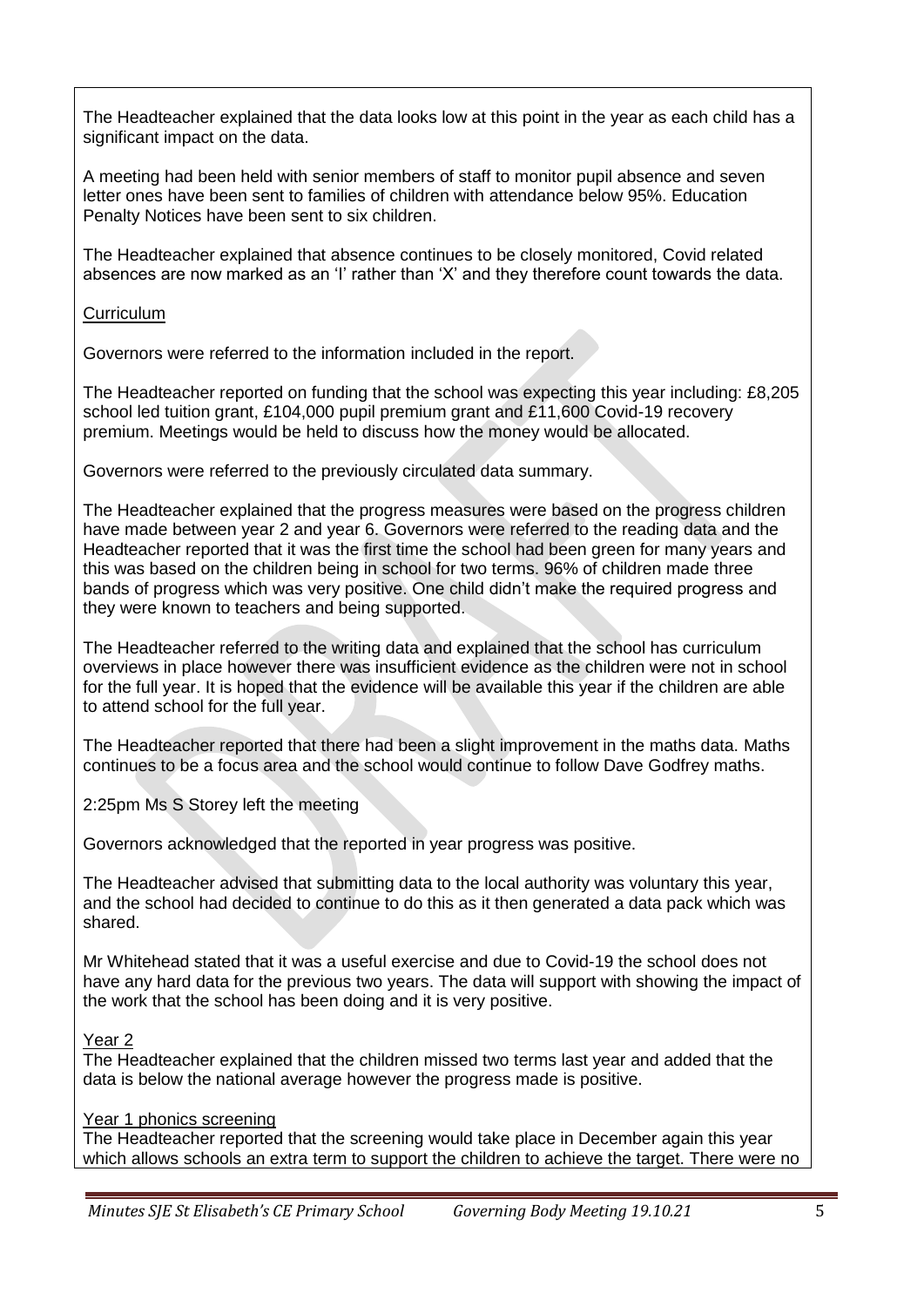gender issues highlighted and the Headteacher advised that resources have been sent home to families to support children.

The Headteacher agreed to share notes about progress and observations with governors. **ACTION**

Governors were referred to the 'Summer Data 2' document circulated ahead of the meeting.

The Headteacher highlighted the end of year 1 data.

Mr Whitehead explained that the children have missed a significant amount of time in school. The Headteacher added that the children join the school at low starting points and therefore it will take longer for them to catch up however they will make progress.

The Headteacher referred to the year one data and discussed how the school had challenged their targets and are now seeing if accelerated progress is possible to catch up.

Governors were advised that the baseline data in nursery was not yet ready due to staff absences. The Headteacher explained the new assessment system in place.

**Q – To clarify the new assessment system, a child must be secure in all key areas to reach the prime level.** The Headteacher agreed.

Governors were referred to the 'Bands of progress summary 2020-21' document circulated ahead of the meeting.

The Headteacher provided an explanation of the data presented.

A selection of children's workbooks were shared with governors and they were allowed time to review and ask questions.

Governors noted the progress made by children as seen in their workbooks.

Inspection Data Summary Report (IDSR)

The IDSR was shared with governors.

The Headteacher explained that this year the school is not required to publish data on the school website, however it was agreed that it was useful to upload the summary report.

**Q - Is this data available for the public to view?** The Headteacher advised that it was not available.

The meeting proceeded to discuss how the last published data was in 2019, however during an Ofsted inspection children's books would be reviewed and teaching practices observed.

#### **7. Behaviour and safety of pupils (Safeguarding) – update**

- Safeguarding Report shared ahead of meeting and governors commented on the comprehensive report.
- Keeping Children Safe in Education (KCSiE 2021) governors to sign to say that they have read and understood this document on GovernorHub

**ACTION**

#### **8. Executive Headteacher updates**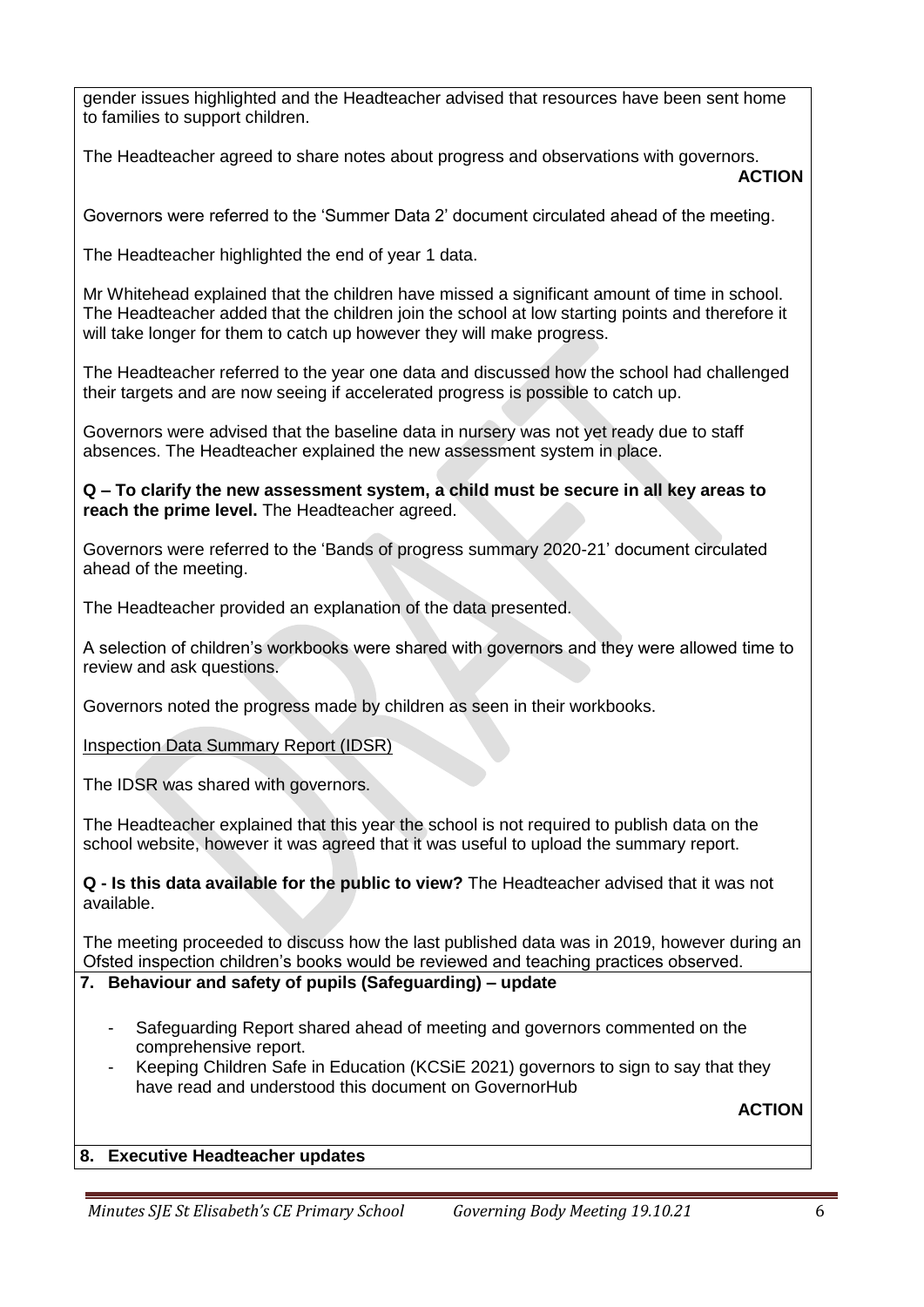Mr Whitehead explained that the final accounts information had been shared on GovernorHub today as it had been finalised during a meeting with Ms S Storey. The accounts were still awaiting external audit and therefore may change.

Last year the school budget had a carry forward of £150,000 and despite the increasing pressures this year on staffing due to Covid-19, the school had retained a £125-130,000 carry forward budget. This was less than other schools in the trust however still a substantial carry forward budget.

Mr Whitehead advised that the trust has a healthy carry forward budget and added that schools have experienced a challenging two years with increased disruption and therefore the impact of this will be realised this year. Schools will need to utilise the resources available to support children and therefore next year it is expected that the carry forward budget will reduce to around £50-60,000.

Mr Whitehead commended the Headteacher and School Business Manager on how well they have managed the school budget.

Governors heard that staffing costs are expected to increase due to changes in national insurance contributions and increasing utility bill costs.

**Q – Will Ofsted inspectors expect governors to know all financial details?** Mr Whitehead replied no, however explained that there are some areas that governors will need to be aware of.

#### **9. Wellbeing – whole school community**

#### **10. Governing Body Matters including:**

- ➢ Completion of Pecuniary Interest Declaration on Governor Hub
- ➢ Adoption of new Code of Conduct Governors AGREED to ADOPT the code of conduct.
- ➢ Governing Board Development Plan; including skills audit, induction, training, succession planning
- ➢ End of term of office: None
- ➢ Board vacancies: 1 x Staff Governor, 1 x Parent Governor
- ➢ Stockport Conference 2022

#### **11. Agree link Governor roles for 2021/22**

| Name                        | <b>Roles</b>                |
|-----------------------------|-----------------------------|
| <b>Mrs Beverley Burrows</b> | Headteacher                 |
| Mrs Kate Dean               | <b>Maths Link Governor</b>  |
| Ms Ruth Gent                | <b>Development Governor</b> |
| Janet Hodgson               | <b>SEND Governor</b>        |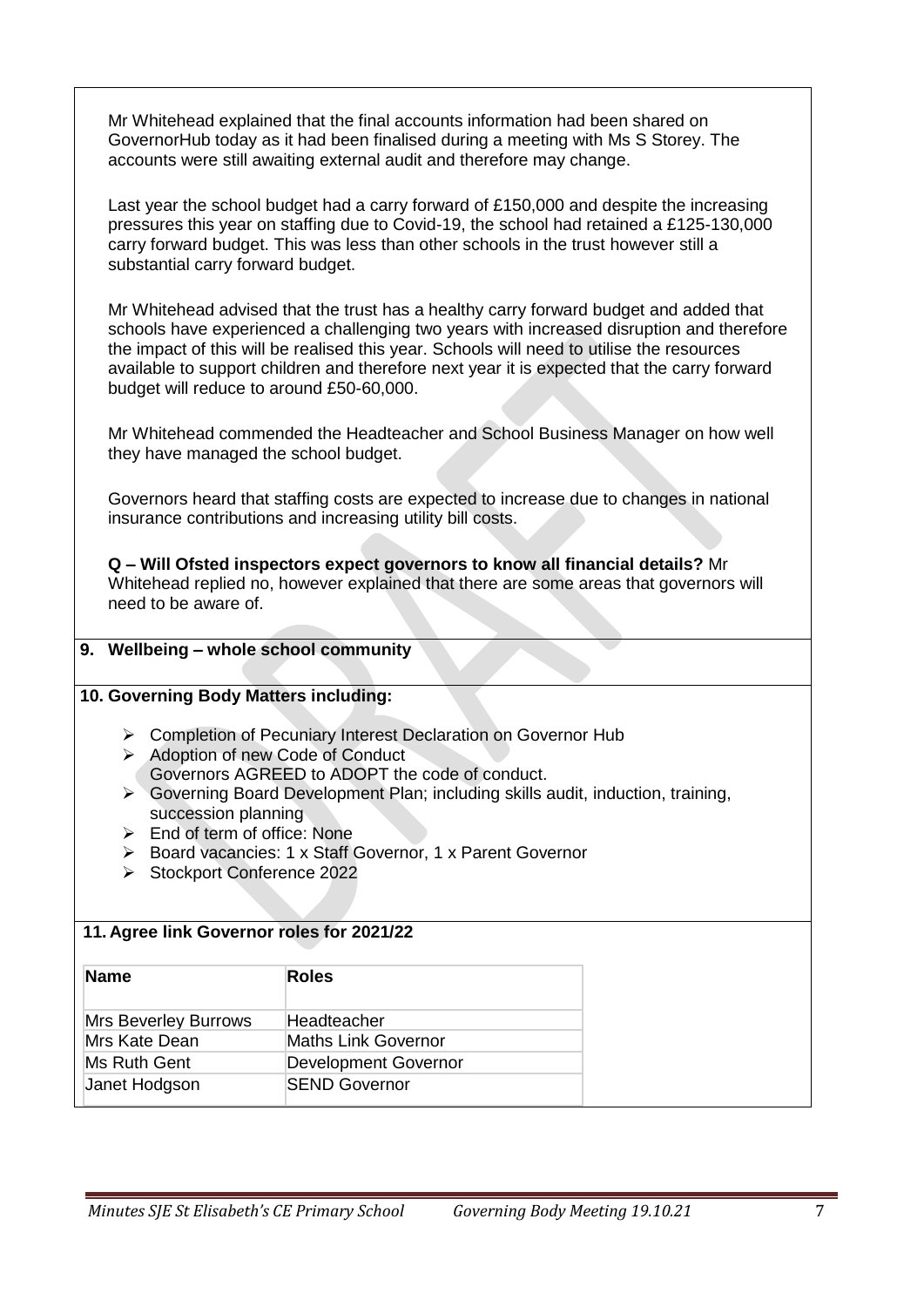| Mr Lee Jamieson            | Chair                               |  |
|----------------------------|-------------------------------------|--|
|                            | <b>Health &amp; Safety Governor</b> |  |
|                            | <b>Pupil Premium</b>                |  |
|                            | Sport and Wellbeing                 |  |
|                            | <b>Literacy Governor</b>            |  |
| <b>Rev Alison Mitchell</b> | <b>EYFS</b>                         |  |
| <b>Rev Angie Stanton</b>   | Vice Chair                          |  |
|                            | Safeguarding and LAC Governor       |  |
|                            |                                     |  |

# **12. Policy approval**

➢ Safeguarding Policy

Governors APPROVED the Safeguarding Policy

## **13. Briefing papers of the LA**

- ➢ Governance update, governor development
- ➢ SEND 1
- ➢ SEND 2
- ➢ Safeguarding
- ➢ Schools Finance
- ➢ Early Years update
- ➢ Procedure for School Trips

**14. AOB**

# **15. Date & Times of future meetings:**

### **Autumn 2021**

Friday 12th November 2021, 1pm

The following presentations were agreed: English, Maths, SEND and Phonics

# **Spring 2022**

Tuesday 1<sup>st</sup> February 2022, 1pm

Wednesday 2<sup>nd</sup> March 2022, 4pm

### **Summer 2022**

Tuesday 26<sup>th</sup> April 2022, 1pm